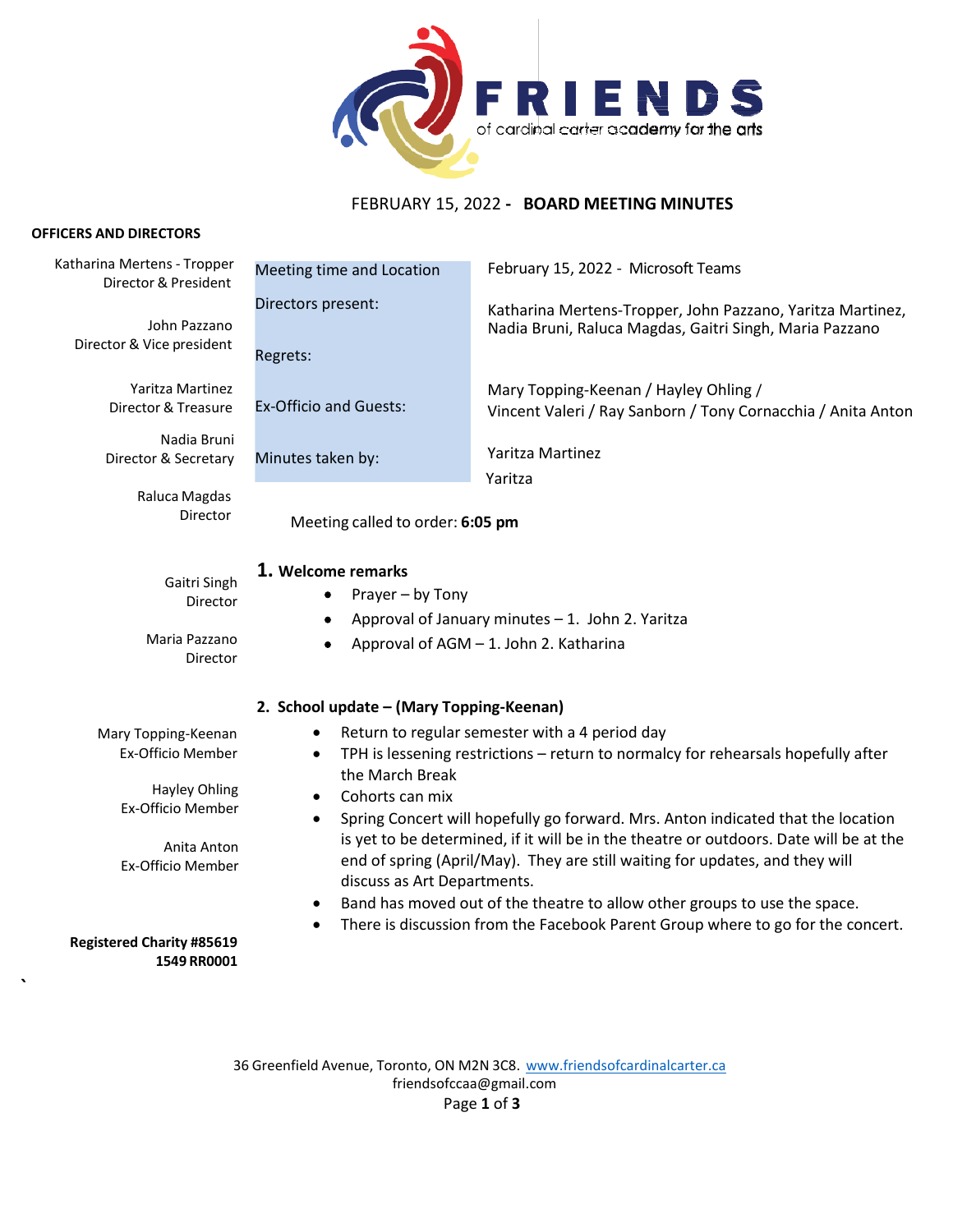

### **3. Treasurer Update (John and Yaritza)**

- Transitional stage report from John
- January 18, 2022 Balance \$16 285.03
- February 15, 2022 Balance \$7344.75
- Cheque was issued for requests and given to the school
- One item had already been purchased but not granted by FRIENDS money projector for Dance department
- Year end for 2021 was filed with CRA. Audited financial statement
- Directors can have access for 2021 fiscal year
- Year end balance on December 31, 2021 \$15 889.00

## **4. Plaque Update (Tony)**

- Two things have been updated: Excel spreadsheet of all the assigned plaques, and the PDF version
- Summer student working with Raluca on an ongoing basis, using the Adobe Illustrator Program
- John will meet with Tony
- Donations: 23 plaques are on order; 2 people didn't want a plaque; 3 x \$1000 donations from a family; 2 x \$500 donations
- Question: How long do plaques stay on the seats?
- There are 142 seats that do not have a plaque on them right now.
- Other ideas: Bricks outside or on the ground; Wall donation dependent on the amount (Canada Helps keeps a running donation)
- Tax season donors get the tax receipt right away online. A physical tax receipt can be provided as well.
- Thank you notes go to the donors. John will create a few letter templates, which will become part of the Playbook.

### **5. Website Update – Raluca Magdas**

- Raluca renewed the domain
- Renewed subscriptions for 3 years, \$67
- Board and AGM are updated; 2021 has been archived; plaque map needs to be updated
- Add itemized list from teacher request form

36 Greenfield Avenue, Toronto, ON M2N 3C8. [www.friendsofcardinalcarter.ca](http://www.friendsofcardinalcarter.ca/) [friendsofccaa@gmail.com](mailto:friendsofccaa@gmail.com) Page **2** of **3**